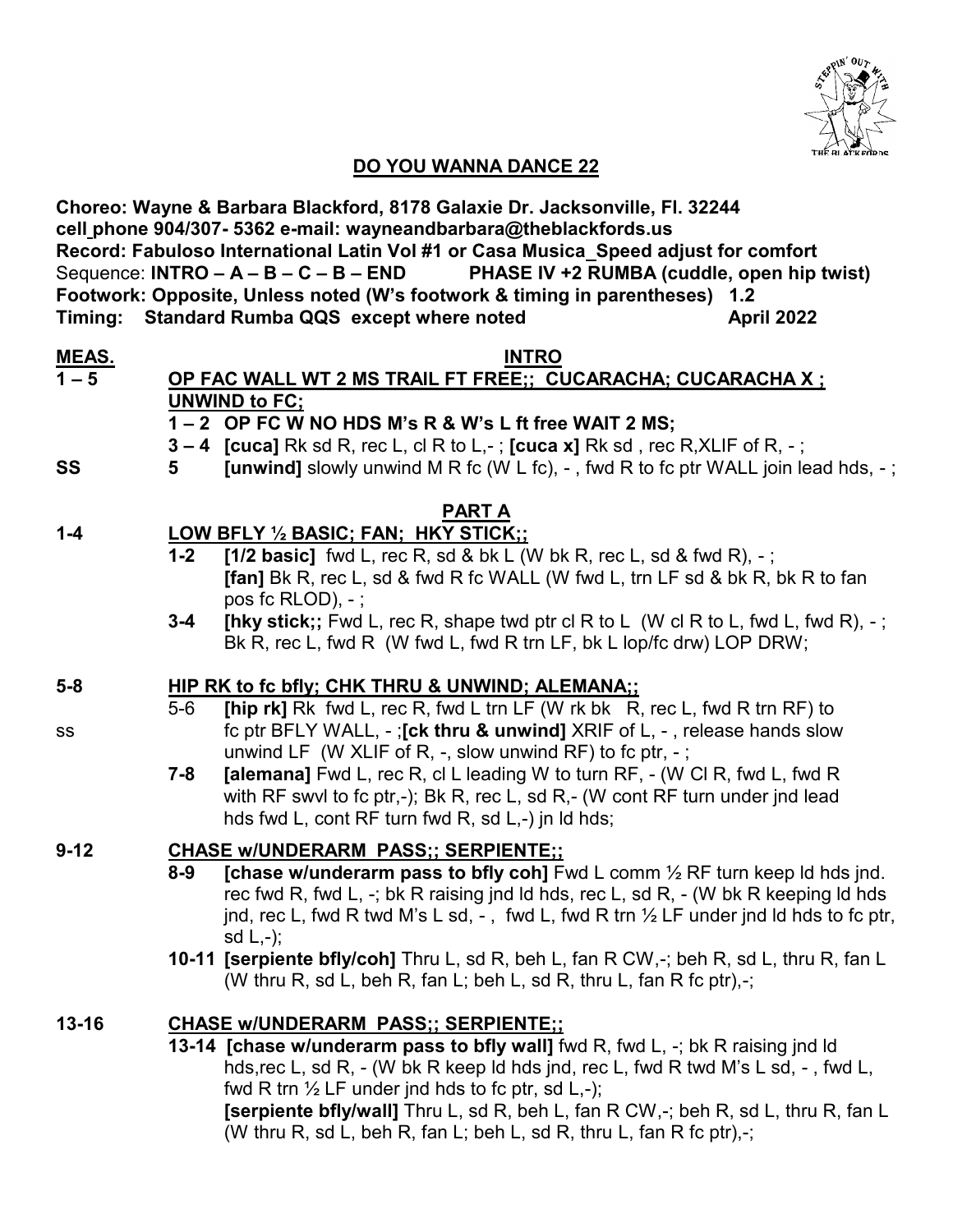#### **PART B**

- **1 - 4 \*(CP/WALL)MARCHESSI; SYNCO MARCHESSI SD DRAW; MARCHESSI; SYNCO MARCHESSI SD DRAW;**
- **QQQQ 1-2 [marchessi]** CP/WALL press L heel fwd shifting wgt to cause R ft to slightly release from floor, rec R, press L toe bk shifting wgt to cause R ft to slightly release from floor, rec R (W press R toe bk shiftingwgt to cause L ft to slightly release from floor, rec L, press R heel fwd shifting wgt to cause L ft to slightly release from floor, rec L);
- **Q&Q&S [synco march sd draw]** Press L heel fwd shifting wgt to cause L ft to slightly release from floor/rec R, press L toe bk shifting wat to cause R ft to slight release from floor/rec R, sd L draw R to L no wgt (W press R toe bk shifting wgt to cause L ft to slightly release from floor/rec L, press R heel fwd shifting wgt to cause L ft to slightly release from floor/rec L, sd R draw L to R no wgt),  $-$ ;
- **QQQQ 3–4 [marchessi**] Press R toe bk shifting wgt to cause L ft to slightly releases from floor, rec L, press press R heel fwd shifting wgt to cause L ft to slightly release from floor, rec L (W Press L heel fwd shifting wgt to cause R ft to slightly release from floor, rec R, press L toe bk shifting wgt cause R ft to slightly release from floor, rec R);
- **Q&Q&S [snyco march sd draw] P**ress R toe bk shifting wgt to cause L ft to slightly release from floor/rec L, press R heel fwd shifting wgt to cause L ft to slightly release from floor/rec L, sd R, draw L to R no wgt (W Press L heel fwd shifting wgt to cause L ft to slightly release from floor/rec R, press L toe bk shifting wgt to cause R ft to slight release from floor/rec R, sd L,draw R to L no wgt) CP; **\*(option – you may dance single cuban; double cuban; instead of the Marchessi's)**

#### **5 – 8 OP HIP TWIST; FAN; HOCKEY STK;TO LOP/DRW;;**

- **5-6 [op hip twist]** Check fwd L, rec R, cl L to R (Bk R, rec L, fwd R twd M with tension in R arm swivelng 1/4 RF on count of "and"), - ; **[fan]** Bk R, rec L, sd & fwd R fc Wall (W fwd L, trn LF sd & bk R, bk R to fan pos fc RLOD, - ;
- **7-8 [hky stk]** Fwd L, rec R, shape twd ptr cl R to L (W cl R to L, fwd L, fwd R), ; Bk R, rec L, fwd R (W fwd L, fwd R trn LF, bk L lop/fc drw) LOP DRW;

## **9-13 START A CROSS BODY ; INTERUPT WITH 2 CROSS SWIVELS ; FINISH THE CROSS BODY LEAD HANDS LOW ; BASIC CROSS BODY;;**

- **9-10** CP/WALL **[Start a X Body]** Fwd L, rec R trng LF 1/4 , sd L (W bk R, rec L, fwd R,-) to "L" shaped loose CP pos M fcg LOD & W fcg COH,-;
- **ss [Interrupt with 2 Swvls]** rk sd R trng body slightly LF,-, rk sd L trng body slightly RF (W fwd L swvl LF 1/2 ,-, fwd R swvl RF 1/2,-) still in "L" shaped pos M fc LOD & W fc COH,-;
	- **11-13 [Finish X Body]** bk R, rec L trn LF 1/4 , sd R (W fwd L, fwd R trng LF 1/2 , sd L,-) CP/COH,-; **[X body**] Fwd L, rec R trng LF 1/4 , sd L (W bk R, rec L, fwd R<sub>r</sub>-) to "L" shaped loose CP pos M fcg LOD & W fcg COH,-; (W fwd L, fwd R trng LF 1/2, sd L,-) Wall;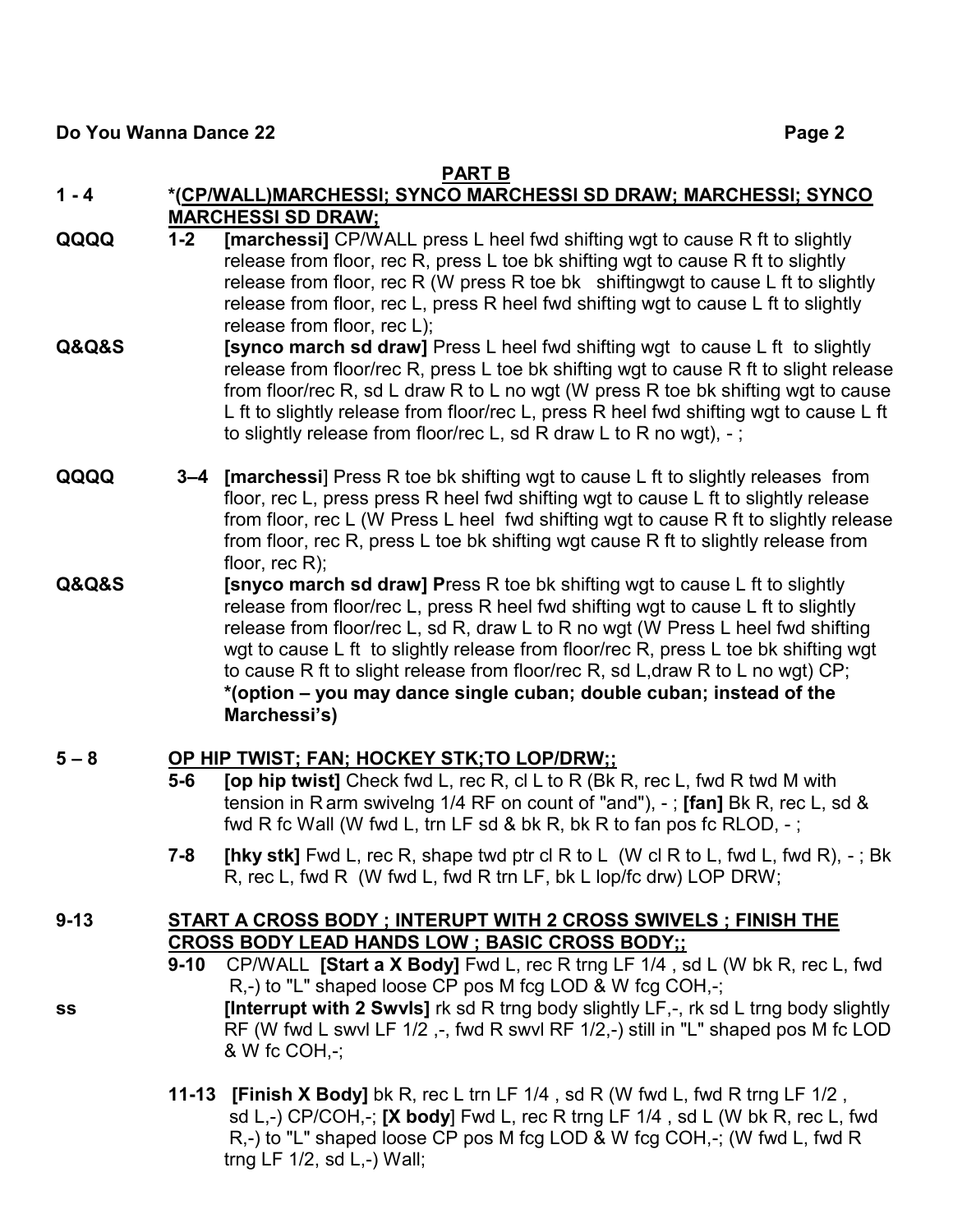## **PART C**

## **1-4 CUDDLE 3 TIMES W/SPIRAL;;; OUT TO FC LOP/WALL;**

- **1-2 [cuddle 3x]** Slight RF body trn to lead W out sd L to "L" pos, rec R, cl L both arms around W's back (W trn RF  $\frac{1}{4}$  bk R fc LOD, rec L trn LF to fc ptr, sd & fwd R return hand to M's shoulder)  $, -$ ; Slight LF body trn to lead W out sd R to "L" pos, rec L, cl R both arms around W on back (W trn LF bk L trn ¼ LF fc RLOD to "L" pos, rec R trn RF to fc ptr , sd & fwd L return hand to M's shoulder) ,-;
- **3-4 [cont cuddle w/spiral]** Slight RF body trn to lead W out sd L to "L" pos, rec R, sd L join Lead (W trn RF  $\frac{1}{4}$  bk R fc LOD, rec L trn LF to fc ptr, fwd R, spiral LF under joined ld hds);**[W spiral out to fc]** Bk R leading W fwd, rec L, fwd R (W fwd L, fwd R trn LF ½ to fc M,  $bk L$ ) in  $Id$  hds,-;

## **5-8 ALEMANA JOIN RT HDS;; TRADE PLACES TWICE;;**

- **5-6 [alemana]**Fwd L, rec R, cl L leading W to turn RF, (W Cl R, fwd L, fwd R with RF swvl to fc ptr,-); Bk R, rec L, sd R,- (W cont RF turn under jnd lead hds fwd L, cont RF turn fwd R, sd L,-) jn R hds;
- **7-8 [trade pls 2x]** R hnds jnd rk apt L, rec R trng ¼ RF to fc RLOD beh W rel jnd R hnds, cont to trn RFto fc ptr & wall sd & bk L twd WALL joining L hnds, - (W rk apt R, rec L trng  $\frac{1}{4}$  LF to fc RLOD in front of M rel jnd R hnds, cont LF trn to fc ptr sd & bk R twd COH); With L hnds jnd rk apt R, rec L trng  $\frac{1}{4}$  LF to fc RLOD beh W then rel jnd L hnds, cont trn LF to fc ptnr stepping sd & bk R to BFLY Wall, - (W rk apt L, rec R trng 1/4 RF to fc RLOD in front ofM then rel jnd L hnds, cont RF trn to fc ptr stepping sd & bk L twd CP/WALL);

# **PART mod B**

# **1 – 4 (cp/coh)MARCHESSI;SYNCO MARCHESSI SD DRAW; MARCHESSI; SYNCO MARCHESSI SD DRAW;**

- **1-2** REPEAT MEAS 1 & 2 PART B;;
- **3–4** REPEAT MEAS 3 & 4 PART B;;

# **5 - 8 MARCHESSI; SYNCO MARCHESSI SD CL; ½ BASIC; FAN;**

**5-6** REPEAT MEAS 5

**[marchessi sd cl]** Press L heel fwd shifting wgt to cause L ft to slightly release from floor/rec R, press L toe bk shifting wgt to cause R ft to slight release from floor/rec R, sd L draw cl R (W press R toe bk shifting wgt to cause L ft to slightly release from floor/rec L, press R heel fwd shifting wgt to cause L ft to slightly release from floor/rec L, sd R, draw L cl to R),  $-$ ;

**7-8 [1/2 basic]** fwd L, rec R, sd & bk L (W bk R, rec L, sd & fwd R), - ; **[fan]** Bk R, rec L, sd & fwd R fc WALL (W fwd L, trn LF sd & bk R, bk R to fan pos fc  $RLOD$ ),  $-$ ;